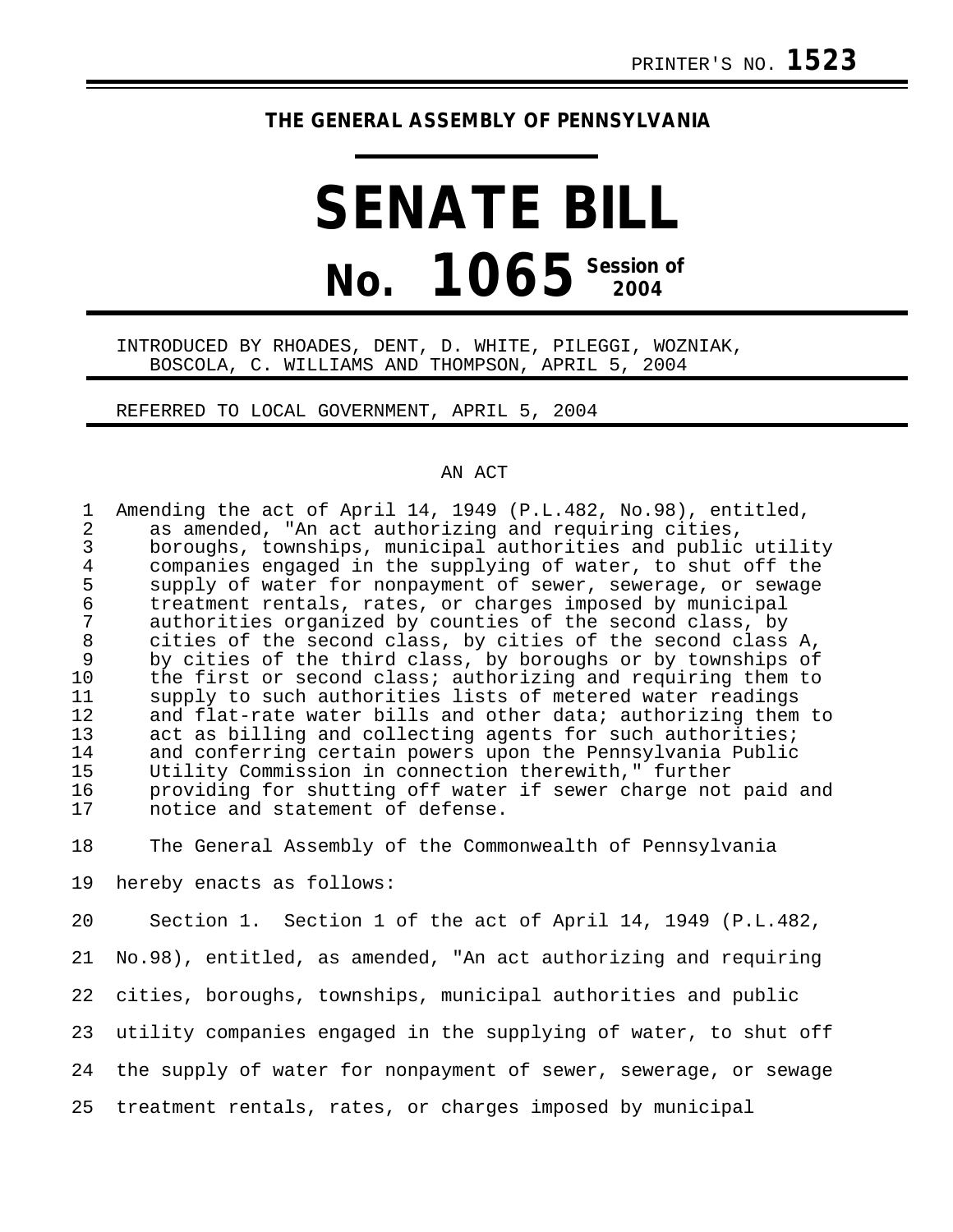1 authorities organized by counties of the second class, by cities 2 of the second class, by cities of the second class A, by cities 3 of the third class, by boroughs or by townships of the first or 4 second class; authorizing and requiring them to supply to such 5 authorities lists of metered water readings and flat-rate water 6 bills and other data; authorizing them to act as billing and 7 collecting agents for such authorities; and conferring certain 8 powers upon the Pennsylvania Public Utility Commission in 9 connection therewith," amended September 28, 1978 (P.L.827, 10 No.162), is amended to read:

11 Section 1. If the owner or occupant of premises served by 12 any water utility, as hereinafter defined, shall neglect or fail 13 to pay, for a period of thirty (30) days from the due date 14 thereof, any rental, rate or charge for sewer, sewerage, or 15 sewage treatment service imposed by any municipality or 16 municipal authority [organized by any county of the second 17 class, by any city of the second class, by any city of the 18 second class A, by any city of the third class, by any borough 19 or by any township of the first or second class], such water 20 utility is hereby authorized and required, at the request and 21 direction of the municipality or of such authority, or of the 22 city, borough, or township to which the authority shall have 23 assigned its claim or lien for such service, to shut off the 24 supply of water to such premises until all such overdue rentals, 25 rates and charges, together with any penalties and interest 26 thereon, shall be paid. If such authority or such city, borough, 27 or township shall also supply water to any premises, it is 28 hereby authorized to shut off the supply of water to such 29 premises, as herein set forth. If the rental rate or charge for 30 sewer, sewerage or sewage treatment service is imposed by a 20040S1065B1523 - 2 -